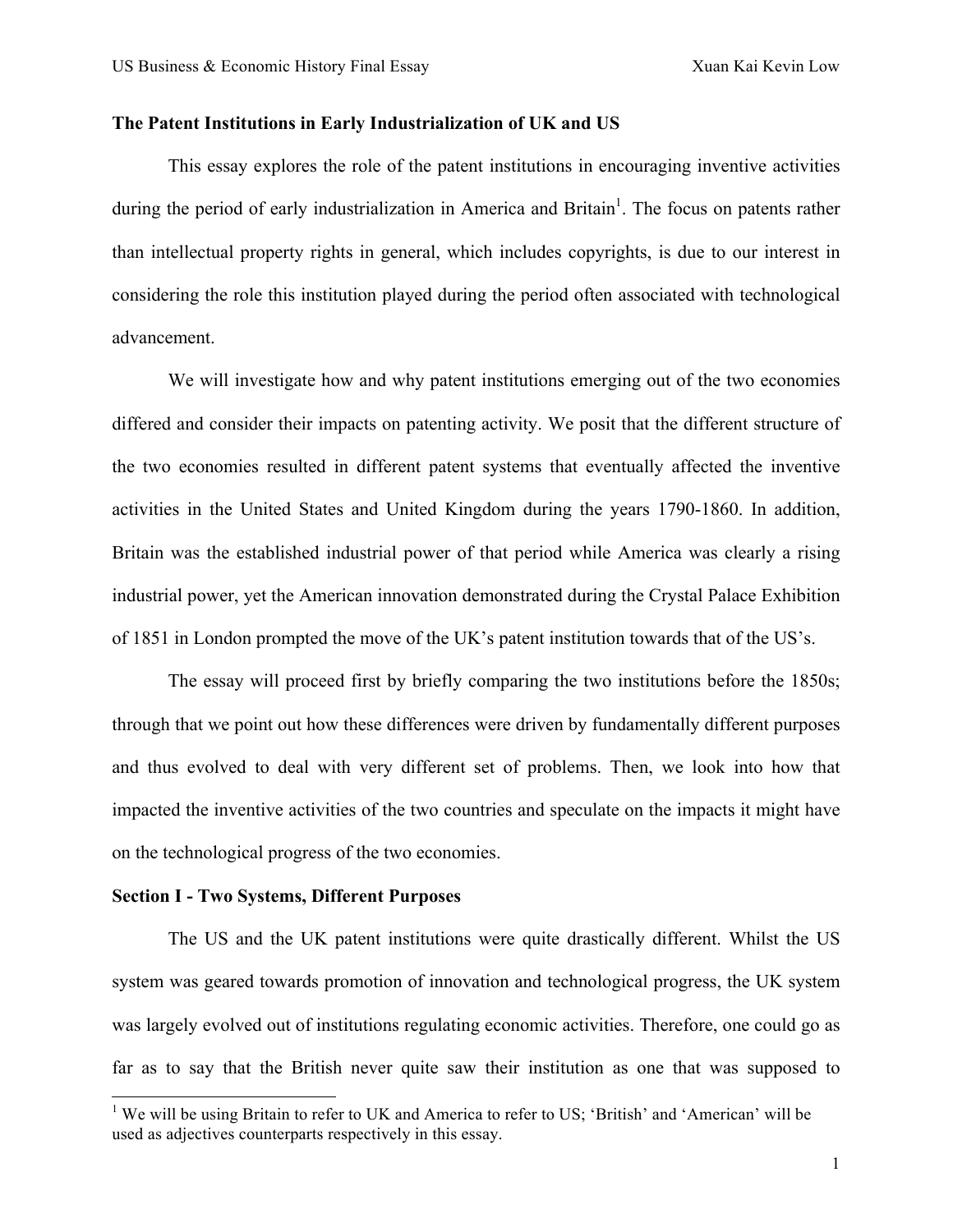incentivize invention - patents merely regulated the commercialization of technologies and served the interests of those well-equipped to exploit useful technologies. The use of the patents as a system of incentives for innovators was perhaps discovered and refined by the Americans.

### *Institutional Differences*

To keep our discussion on the differences brief, we summarize the findings of several different authors in Table 1 as a means to consolidate the comparison between patent institutions in US and UK over the period 1790-1860 that we are interested in. The British system during 1790 to 1851 remained that created through the Statutes of Monopolies in 1624, and gradually refined through case laws while the American system was more strongly based on statutes, with the 1836 change being the most significant after the founding of the institution through the passing of Patent Act of 1790.

In general, the British system was characterized as being costly, less accessible to the common man, with great of uncertainties in terms of patent enforcement and validity for the patentee. A lack of clear documentation and specification of the technologies or designs patented for most of the period examined meant that the case law based approach serves to accentuate enforcement uncertainties. The system served to generate revenue for the government and was more of a gatekeeping activity to the practice of monopoly, thus a form of regulation on economic activity. On the contrary, the American system had the state bearing most of the costs of the institution, with open access for use by the common man who happened to be inventive and was characterized especially with the development of strong legal enforcement of the rights of patentees, licensees and assignees<sup>2</sup>, backed by a reliable examination system that reduced the incidence of issuing invalid patents.

 $2$  Assignees referred to those holders of patent rights who did not original come up with the invention that was patented but was 'assigned' the right by the original patentee through a legal contract.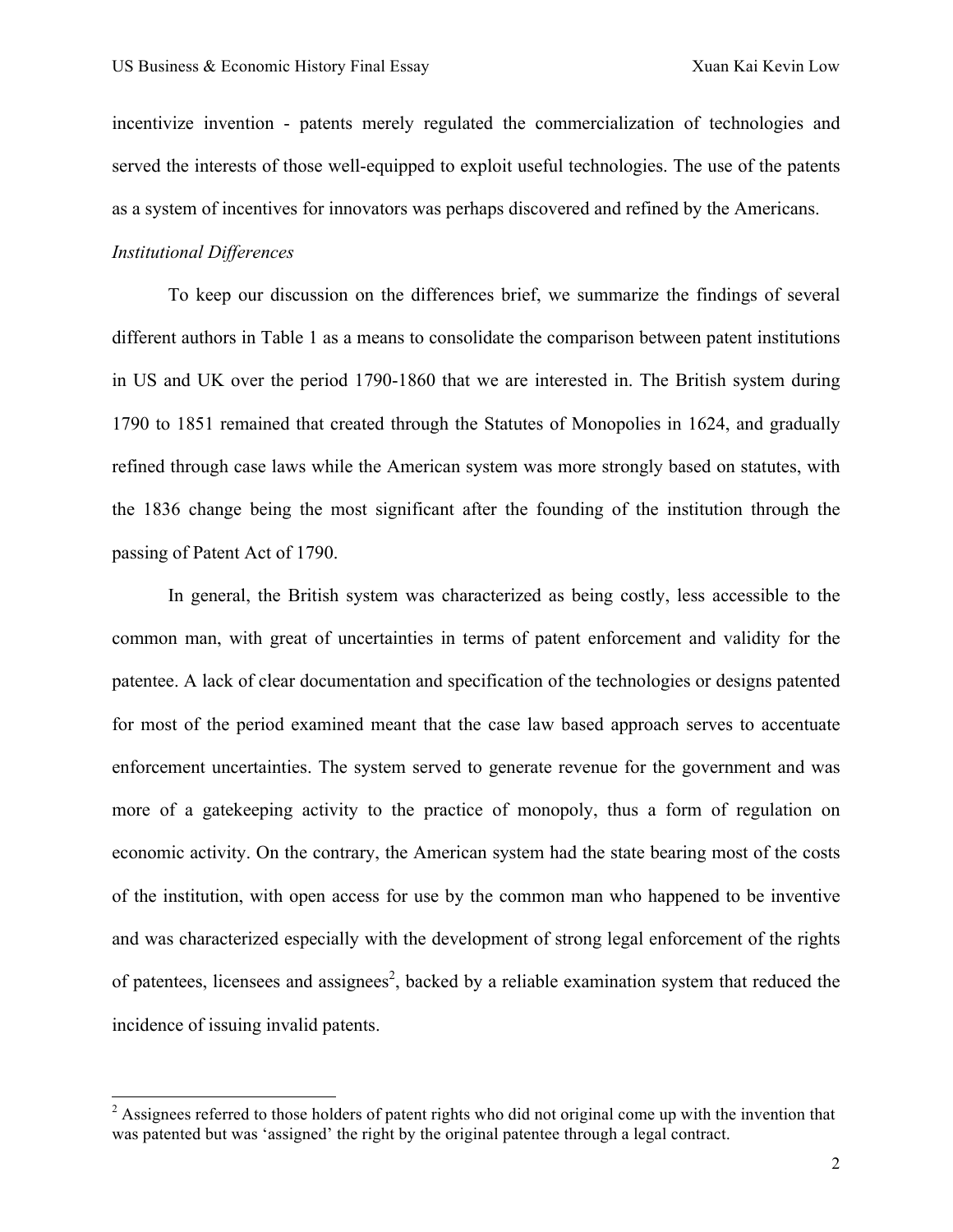|                   | Cost &                                                                                                                                                       | <b>Publicizing</b>                                                           | <b>Examination for</b>                                                             | <b>Judiciary</b>                                                       |
|-------------------|--------------------------------------------------------------------------------------------------------------------------------------------------------------|------------------------------------------------------------------------------|------------------------------------------------------------------------------------|------------------------------------------------------------------------|
|                   | <b>Administration</b>                                                                                                                                        | specification                                                                | novelty                                                                            |                                                                        |
| British,<br>1624  | £100-£120 for just<br>England; up to $£380$ to<br>include Scotland &<br>Ireland                                                                              | High costs of<br>access and<br>poorly<br>organized                           | No; pure registration<br>system with little<br>details required <sup>3</sup>       | Generally anti-<br>patentee <sup>4</sup> .<br>Judges and<br>juries     |
| British,<br>1852  | Consolidated as one<br>single patent office;<br>with initial fee £24 and<br>later installments of £50<br>(next 3 years) then $£100$<br>(for another 7 years) | Provision was<br>made for<br>printing and<br>publishing of<br>patent records | No; pure registration<br>system but<br>specifications<br>improved                  | sometimes<br>decided<br>validity of a<br>patent on basis<br>of utility |
| American,<br>1790 | <b>Centralized Federal</b><br>system; patent fee of<br>$$4-5$                                                                                                | De jure; but not<br>practically done                                         | Yes; committee of<br>state secretaries and<br>attorney general                     | Generally<br>friendly to<br>patentees;                                 |
| American,<br>1793 | <b>Centralized Federal</b><br>system; patent fee<br>raised to \$30                                                                                           | Yes; scrutinized<br>by a panel of<br>scientists                              | No; pure registration<br>system with<br>standardized<br>specifications<br>required | enforces the<br>rights of<br>licensees and<br>assignees                |
| American,<br>1836 | <b>Centralized Federal</b><br>system; patent fee<br>\$30 (but raised to \$35)<br>from $1861$ ) – though<br>with discriminatory fees<br>for foreign patentees | Yes, indexed<br>and published                                                | Yes                                                                                |                                                                        |

Table 1: Qualitative Summary of differences between the patent institutions across time

Notes & Sources: Details on the patent institution of the UK during the period is mainly obtained from Dutton (1984) and MacLeod (1988) with Khan (2005) providing proper dimensions for comparison. Details on the US' patent institutions are gathered from Khan (2005, 2008a, 2008b, 2009).

## *Purposes of the Patent Systems*

Earlier in British history, there had been evidence of the use of patents as a means of promoting industry. Chief minister to Queen Elizabeth I, Lord Burghley (William Cecil) had used patenting as means to encourage invention and importation of technology during the mid-1500s (MacLeod, 1988, p.12). MacLeod (1988) provides ample evidence that application for

<sup>&</sup>lt;sup>3</sup> Improvements in specifications is later known to improve the patentees position in court cases and thus raise the validity or at least reduce the invalidation of a patents

<sup>&</sup>lt;sup>4</sup> Before 1800, rulings common law cases in favor of patentees form less than 39% of the cases and only increased to 76% by 1840s; the changing attitude of judges in court was supplemented by improvements in specifications (Dutton, 1984, p.71-79).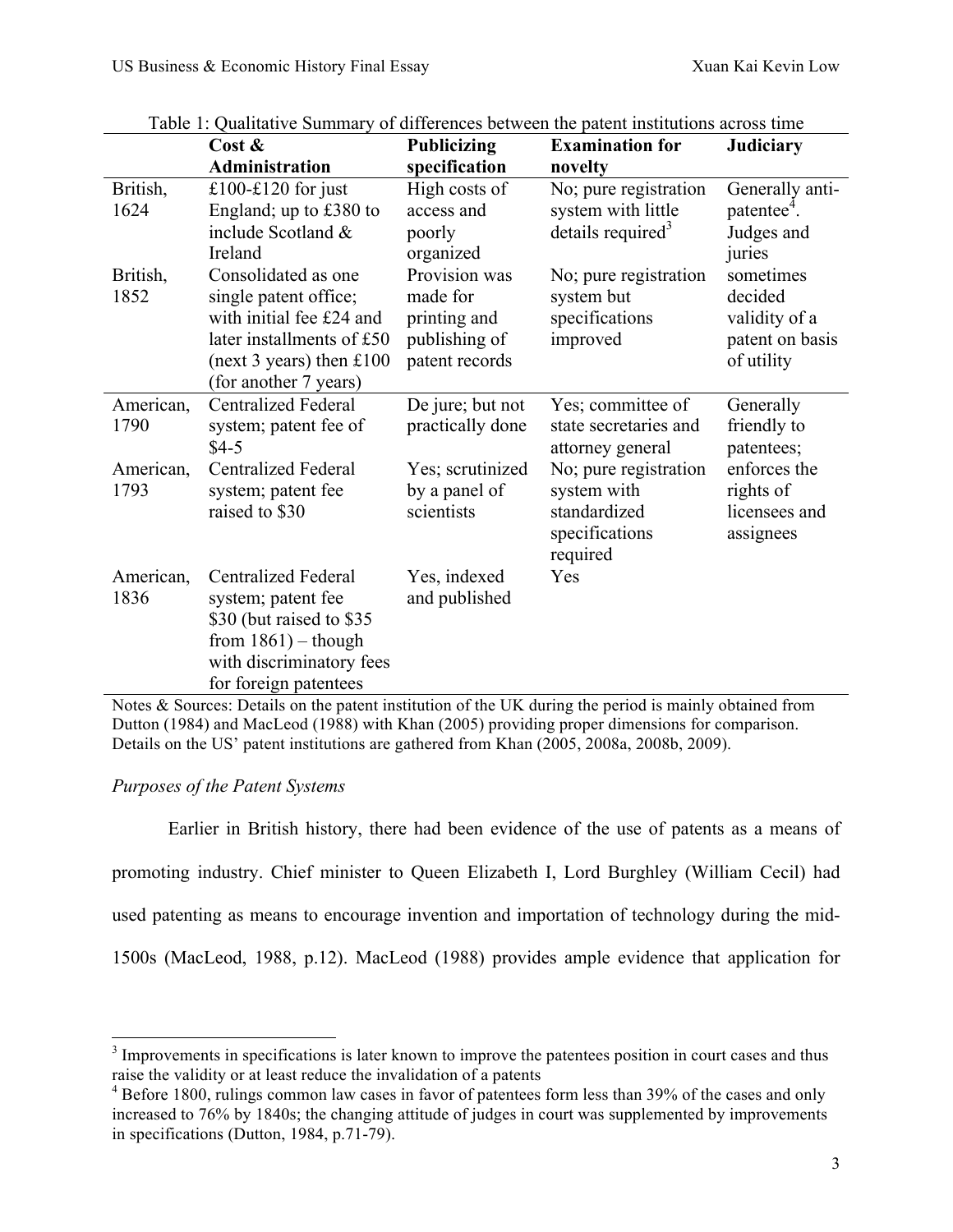patents were carefully considered on the basis of its merit to the society as well as its novelty (whether the subjects of the crown already knew and had access to those innovations).

The issue of patents were coherent with the overall mercantilist strategy of weaning off dependence of the industries of other powers through reducing imports of industrial produce; that meant knowledge acquired and embedded in patents were to be withheld and guarded from foreign powers. But since it was a grant by the sovereign to advance the interest of the crown, it comes as no surprise that such practice was subsequently refashioned for purposes that suited the crown. By late 1500s, the original use of patents as means of importing technology was abandoned and the instrument became a means of obtaining exclusive rights to certain technology or industries, thus securing a monopoly in the corresponding markets. It was only in the Statute of Monopolies of 1624 that the parliament tried to institute the granting of such exclusive rights as a reward to innovators. Even then, it fell into a long history of abuse as the crown sought to use it as a tool of patronage and crown revenues.

Invention and innovation in Britain was not thought to be fostered through the patent institution; rather, the inventive culture described by Meisenzahl & Mokyr  $(2011)$  and the array of premiums or prizes offered to inventors also explained in Khan (2008b). There is a sense that scientists and inventors are motivated by recognition of peers for discovery of solutions to intractable problems; and therefore an award conferring such honor would best incentivize innovation. Of course, the byproduct of such an institution is the arbitrariness of awards and assessment of the value of an invention - giving rise to potential abuses and corruption since judging the merits of entries often is implicated by prior achievements and accolades of participants (Khan, 2008b). In any case, the society appear to think of patenting as an apparatus for the crown, the elites and wealthy to regulate economic activity by the legal powers of the crown. The courts, which at various points in history had different attitudes towards monopolists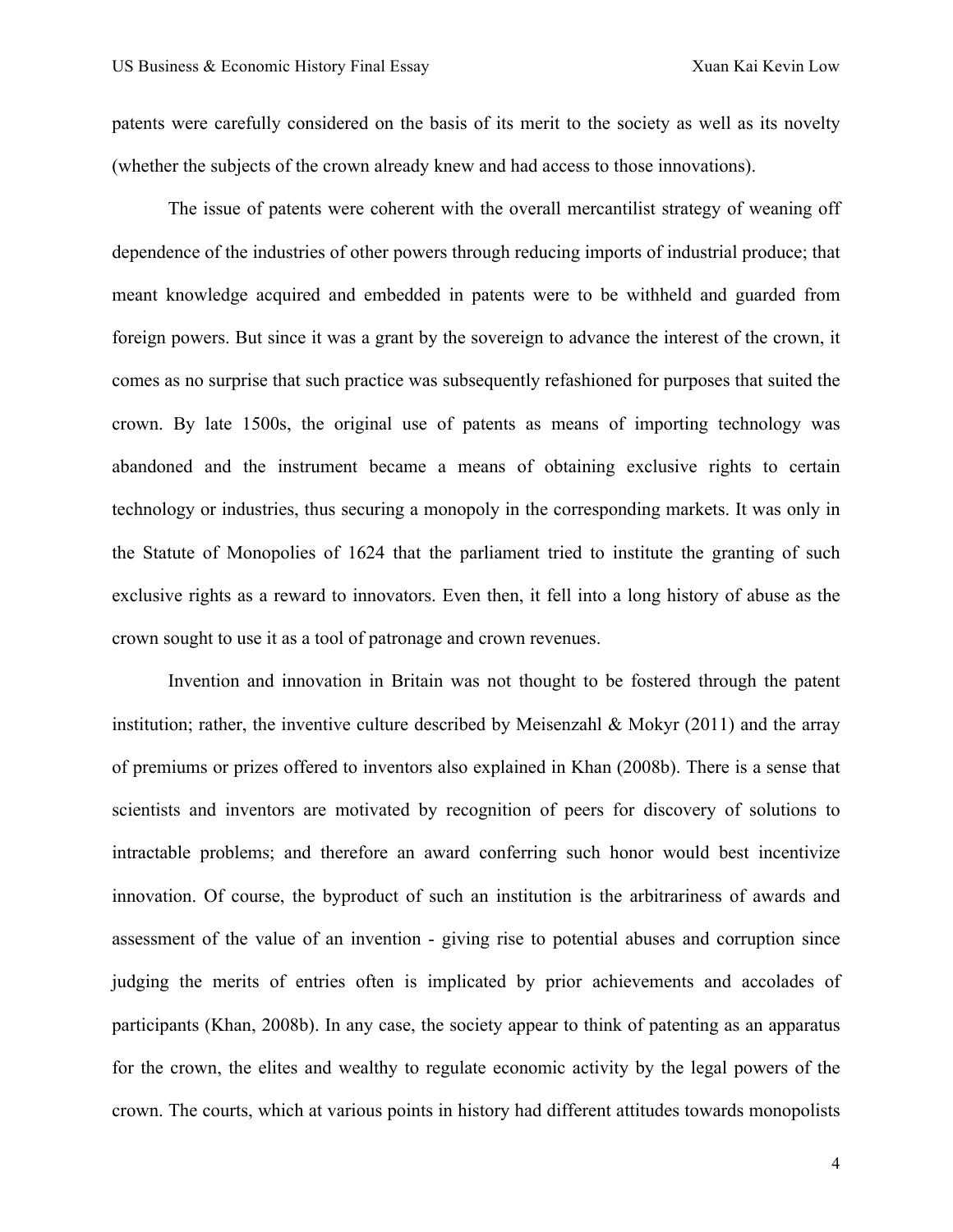and the crown, produced a somewhat haphazard track record of ruling on patents, which made the patent institution extremely uncertain and unreliably enforced.

The Americans at independence were deeply familiar with the patent institutions in Europe, particularly that of the British patent system. Therefore, any deviation from it crafted by American legislators is thus derived through a conscious decision to improve upon it (Khan, 2005). The key refinement that America introduced to the world is a patent institution primarily designed to promote progress and diffusion of technological advancements. The drafters of the US Constitution included the lines in Article 1, Section 8, Clause 8: "The Congress shall have Power... To promote the Progress of Science and useful Arts, by securing for limited Times to Authors and Inventors the exclusive Right to their respective Writings and Discoveries". Consequently, in the Patent Act of 1790, bits of the former British patent institution, which encourages rent-seeking behaviour or cronyism, were eliminated as far as possible.

That laid the foundation for incentivizing broad based engagement with technical improvements. The American founding fathers had in mind an America which would be the frontier of innovation for the world, requiring the patentee to be the 'first and true inventor<sup>5</sup>' anywhere in the world and pioneered the use of broad-based technological progress as a means to promote growth in the economy.

The US essentially improved upon the use of the patent institution as a means to encourage innovation in general and not just to serve the purposes of a local economy or state machinery. In many senses, it was the legislators in US who first recognized the importance of empowering the decentralized invention decisions through the impersonal filtering of value by the market and consistent, effective legal enforcement (Khan, 2008b). The marriage of the incentives for innovation with the diffusion of practical technologies enabled the rapid

 $<sup>5</sup>$  This was a phrase adopted from the original British Statute of Monopolies in 1624; but was applied to</sup> any 'inventor' in the realm – referring to Great Britain.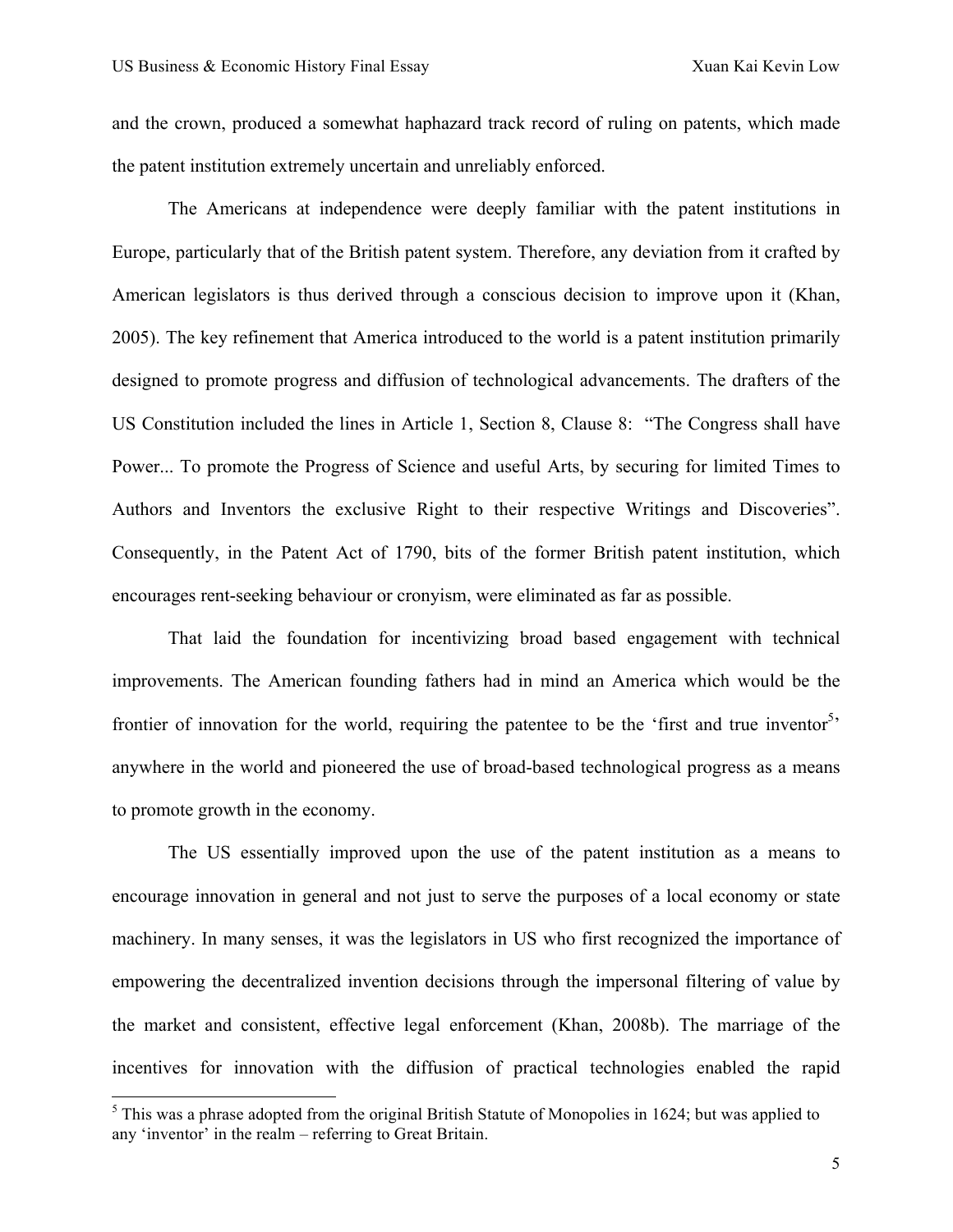industrialization and buildup of an inventive culture of skilled technicians and workmen, fostering industrial growth.

### **Section II - Impacts on Inventive Activities and Patenting**

Zorina Khan and Kenneth Sokoloff have independently (Khan, 2005; Khan, 2008a, Khan, 2008b and Sokoloff, 1988) and jointly (Khan & Sokoloff 1990, 2004) produced much work on the characteristics and profiles of inventors on both sides of the Atlantic over this period of early industrial Britain and America. US Patents were issued by the US federal government starting 1790, a year after the ratification of the US Constitution. Nevertheless, the patenting activity in US quickly caught up with that of UK. The relative ease of access to patenting allowed US's patenting activity to surpass UK in a short time (see Figure 1).



Notes & Sources: Patent-filing figures were taken from Khan, B. Zorina (2008a). "An Economic History of Patent Institutions". EH.Net<sup>6</sup>; and population figures were taken from estimates used by Angus Maddison with those between 1790 and 1800 extrapolated on the basis of constant annual growth. For readers familiar with this area of research, the discrepancy with chart with that in Khan (2005, p.35) relates to the counting of Ireland population in the UK population figures

 $6$  Khan (2008a) made a small mistake in the UK patenting figure in 1856 on this article and crossreferring to Federico (1964) provided correction of the total number of English patents from 1094 to 2094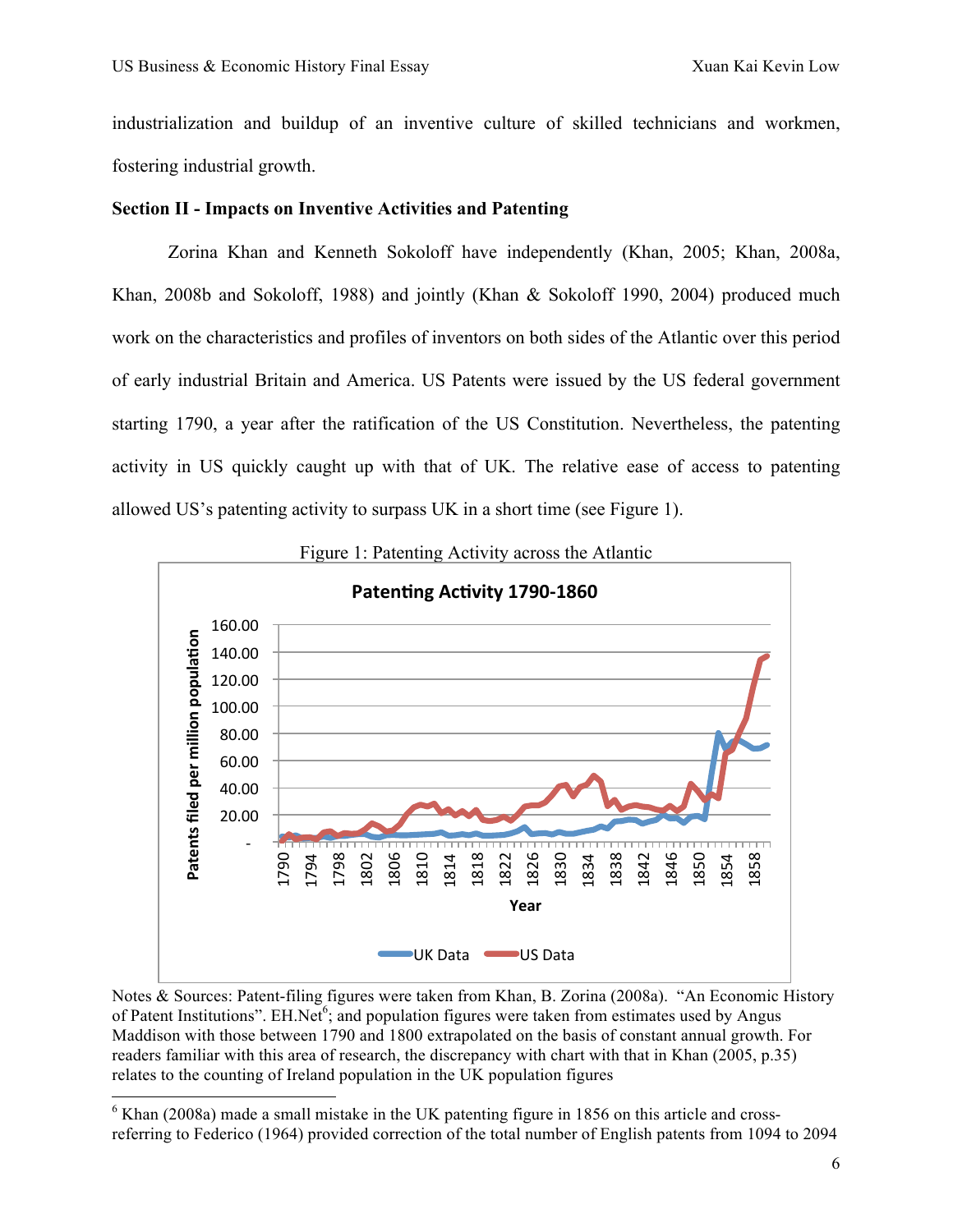Yet the number of patents relative to the population does not provide reliable statistics on the population's degree of engagement in inventive activities. As it turned out, Moser (2005) reveals that less than half of the inventions from UK and US were patented within each of the patent institutions. While most of Khan's research trumpets the achievements of the patent institution in US in encouraging innovation, Sokoloff (1988) and Bottomley (2014) suggests that some market forces may be at work in terms of generating demand for the new inventions. This implies that the patenting activity may simply be a proxy for the measure of economic activities engaged in exploiting new technologies in emerging geographical markets in those economies.

With America rapidly growing and expanding its territories over that period, it may come as little surprise that demands from new market provided more impetus for innovation and the patent institution merely provided a tool to facilitate the commercialization of technologies. Britain, on the contrary had very established markets in London with little growth elsewhere. However, Bottomley (2014) argued, rising growth in Scotland and Ireland beginning of the  $19<sup>th</sup>$ Century did provide growing markets which patentees clearly took advantage of through extending the jurisdiction of their England patents over Scotland and Ireland (at the expense of additional administrative costs and paperwork). Besides that, the relatively small geographical area perhaps meant that most inventor-entrepreneurs would rather tap on their own connections and prevailing market dominance to achieve first-mover advantage in technology or intimidate competitors rather than try to achieve state-enforced exclusion rights.

This could explain the pattern of a greater proportion of patentees in US taking out only a single patent over their career as compared to the UK shown in Table 2. While the multiplepatentees in both economies are more or less similar in proportion of total patentees, America features a broader base pyramid of patentees with merely one patent – reflecting the prevalence of patenting by the 'common man' inventor. In Britain, however, even if inventing was a

7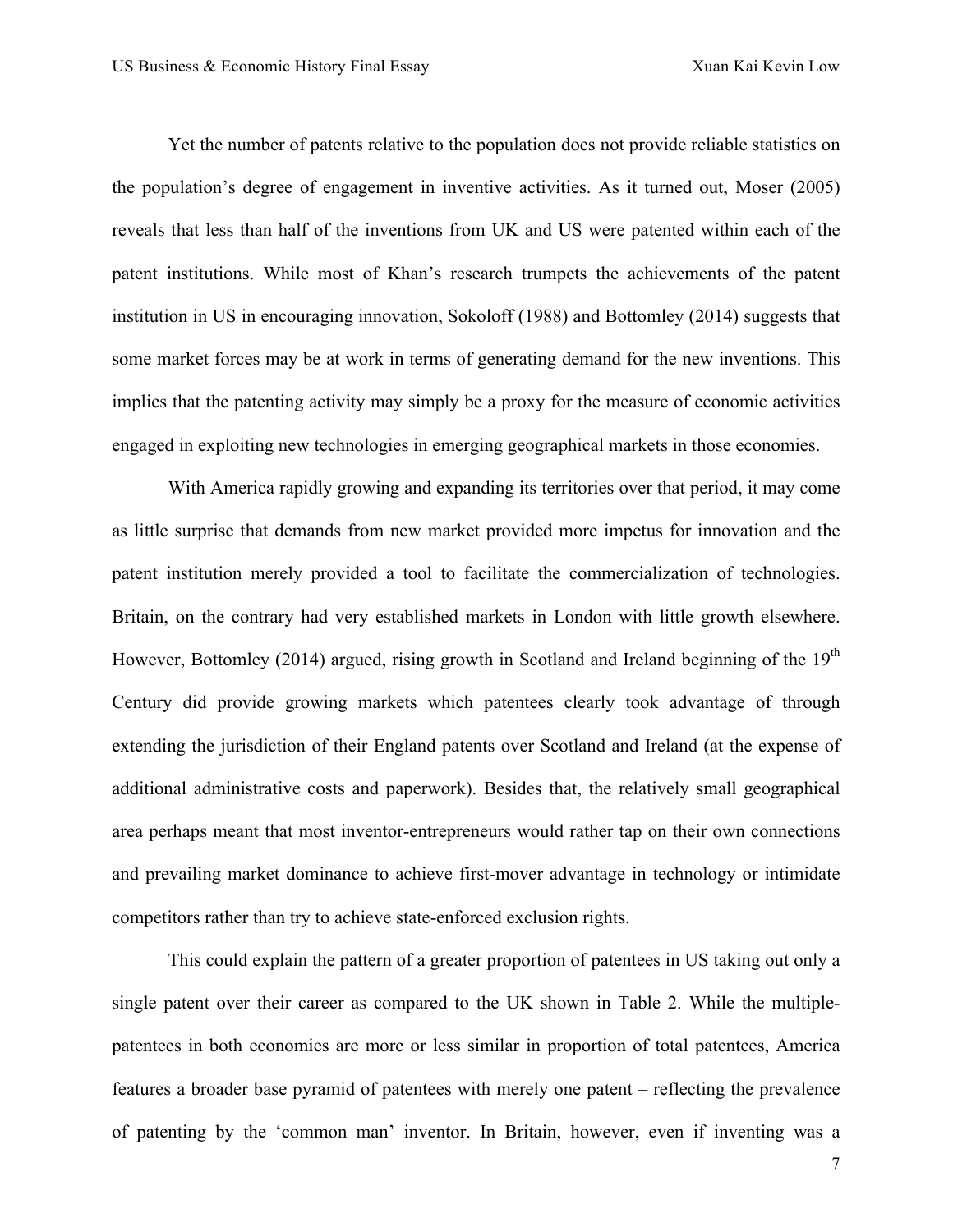common man's activity (as we shall see), patenting remains the enterprise of the elite and wealthy, with dominant commercial interests.

|           |         |           | No. of patents over patentee's career |         |         |         |          |  |  |
|-----------|---------|-----------|---------------------------------------|---------|---------|---------|----------|--|--|
| Period    | Country |           | $\overline{2}$                        | 3       | $4 - 5$ | $6-9$   | Above 10 |  |  |
| 1790-     | England | $52.5\%*$ | 23.6%                                 | $9.8\%$ | 8.3%    | 4.7%    | 1.4%     |  |  |
| 1811      | US      | 51%       | 19%                                   | 12%     | 7.6%    | 7%      | 3.5%     |  |  |
| 1812-     | England | 42.9%     | 18.9%                                 | 13.1%   | 10.9%   | 8%      | 6.3%     |  |  |
| 1829      | US      | 57.5%     | 17.4%                                 | 7.1%    | 7.6%    | 5.5%    | 4.9%     |  |  |
| 1830-     | England | 46.1%     | 20.6%                                 | 10%     | 11.1%   | 3.9%    | 8.3%     |  |  |
| 1842      | US      | 57.4%     | 16.5%                                 | 8.1%    | 8%      | 5.6%    | 4.4%     |  |  |
| 1843-     | England | 51.8%     | 14.5%                                 | 10.9%   | 10.9%   | $5.2\%$ | 6.7%     |  |  |
| 1850      | US      | 60.5%     | 17.7%                                 | 8.8%    | $7.2\%$ | 2.4%    | 3.5%     |  |  |
| All Years | England | 49.4%     | 20%                                   | 10.9%   | 9%      | $5.4\%$ | 5.3%     |  |  |
|           | US      | 57.1%     | 17.2%                                 | 8.3%    | $7.7\%$ | 5.3%    | 4.4%     |  |  |

Table 2: Distribution of Patents Across US and UK for 4 periods between 1790-1850

Modified & adapted from Khan (2005, p.112); \*each figure should be read '52.5% of all patentees in the 1790-1811 period in England obtained 1 patent over their career'. England patents are used as a measure for the patenting in UK since it represents the full suite of patenting activity (most Irish and Scottish patents are merely England patents with extended coverage).

Perhaps due to the combination of high costs, bureaucracy and cronyism, some sectors in Britain, especially that of engineering has evolved a culture that is rather hostile to the patent system (Meisenzahl & Mokyr, 2011). Even brilliant scientists and inventors were openly against the patent laws, Charles Babbage who conceptualized the difference engine saw the patent system as 'factitious privileges of little value', where 'the most exalted officers of the State in the position of a legalized banditto' (Dutton, 1984 p.70). Mokyr (2009) brought up several cases of British innovators who refused to take out a patent in their inventions and opened their designs to be used by the public.

In addition, there are countless incremental innovation and micro-adaptations that were not captured by the patent system. MacLeod & Nuvolari (2006) raised the case for 'collective inventions' where groups of industrial mechanics and engineers freely shared techniques to improve production methods in the iron industry of Cleveland, UK as well as steam engine technology for pumps in the cooper and tin mines of Cornwall, UK.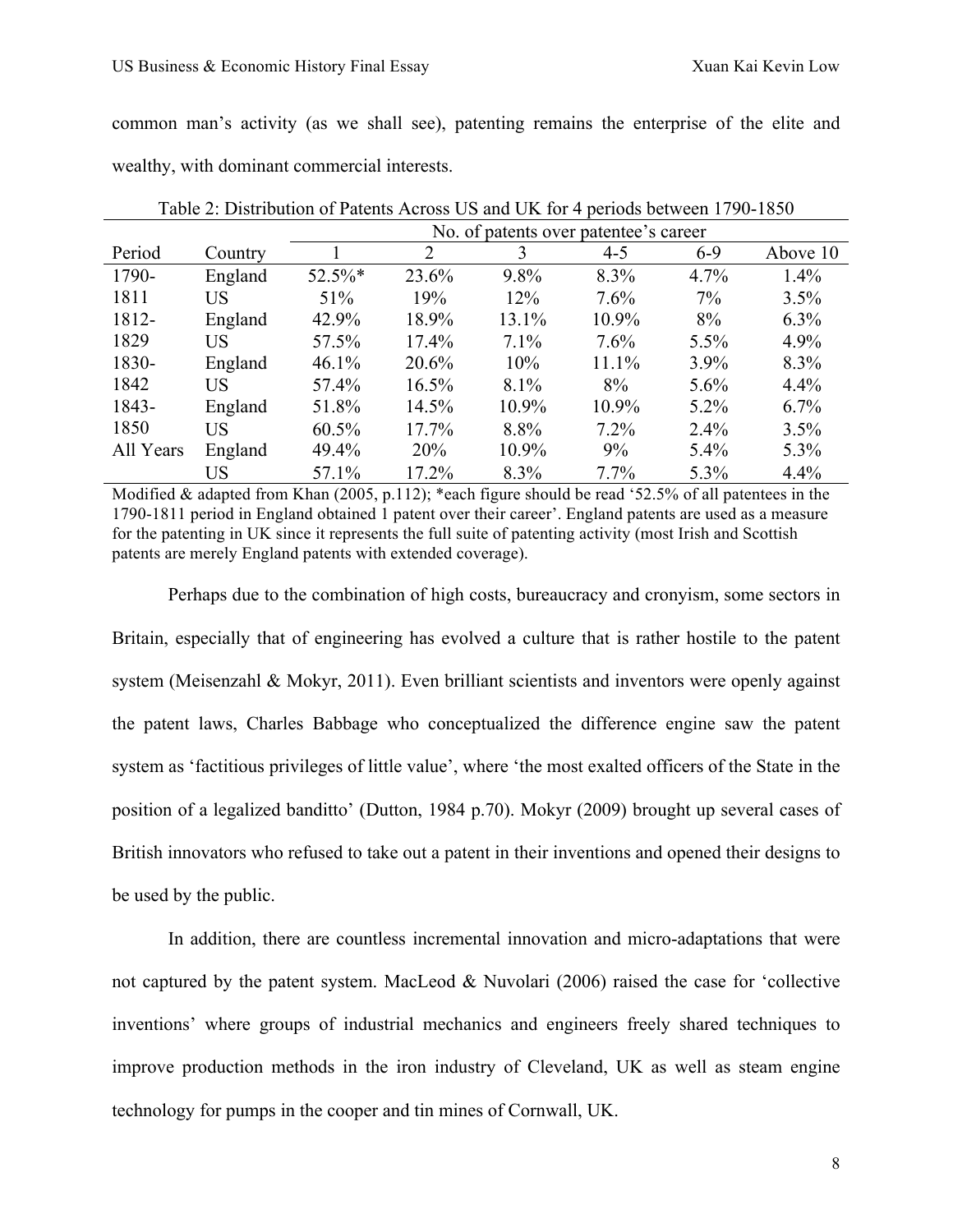Nevertheless, without widespread use of patents, inventors often would have cashed out on the invention simply by keeping its details a secret. This meant that the commercial failure of the inventor that may be attributable to his entrepreneurial inaptitude would result in the lost of the invention. And at the same time, inefficient investments have to be made to ensure the secrecy of particular designs. Diffusion of the technologies would correspondingly be curtailed. The ingenuity of the American patent systems seems to be its ability to separate invention from commercialization of a technology through the use of an impersonal market process (Khan, 2009). Whether it truly incentivizes innovation at an individual-inventor level, we are uncertain; but we can be sure through the historic experiment that as an economy, the diffusion of knowledge that was encouraged by the system appeared to have helped increase the rate of technical progress that eventually allowed US to surpass UK.

### **Section III - Conclusion**

We conclude suggesting that the difference between the patent institutions of US and UK during the early period of industrialization was due to the differences in purposes they seek to serve. The British sovereign generally regarded the promotion of industry, crafts and useful arts and therefore innovation as the domain of the various societies and guilds set up for this purpose. As a consequence, the patent institution was a mere state appendage to regulate the subsequent commercial activities relating to these inventive activities. America's founding fathers found the federal government's authority useful in designing an institution that would provide a conscious push to technical progress in the economy. The democratic ideals, principles of individual liberty as well as the lower relative inequality between the common man and the elites at the dawn of American Independence prevented the system from being captured by the interests of a privileged class, making patenting an activity open and accessible to the common man.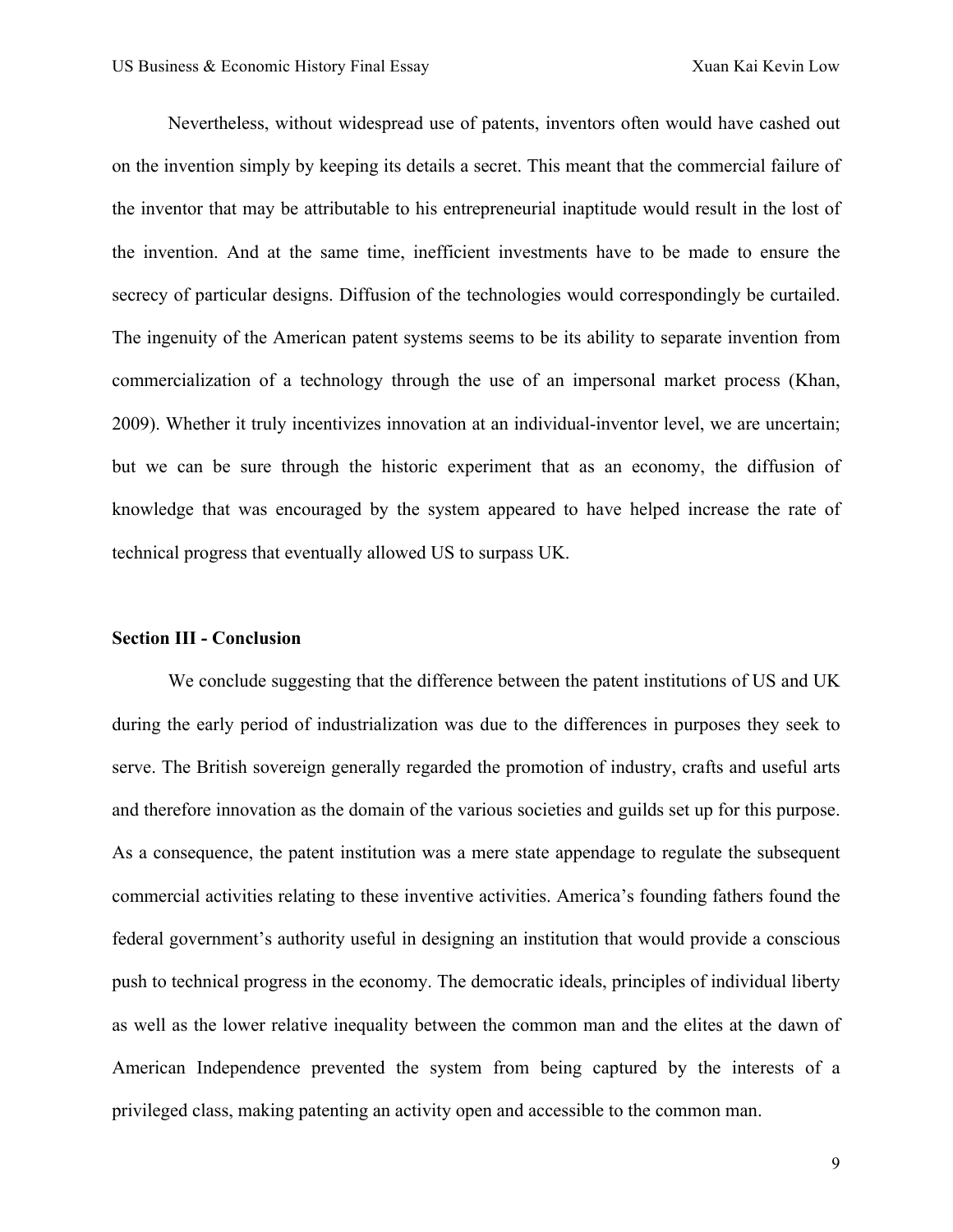Surprisingly, the heap of scholarly work done on this topic neglect to mention that the dominant value of a patent is in offering the innovator the hope of realizing returns on his ideas through full disclosure of the invention to an authority who would enforce rights to exclude. This ensures inventive activities translate into contributions of the useful knowledge to the public domain. Mokyr (2009) comes close to pointing this out in mentioning how patenting is a bit like taking part in a lottery, offering hopes of a huge success. The next step for scholars in this field would be to examine how this public dissemination helps to provide support for the emergence of an inventive economy that can be constantly engaged in productivity-enhancing innovation.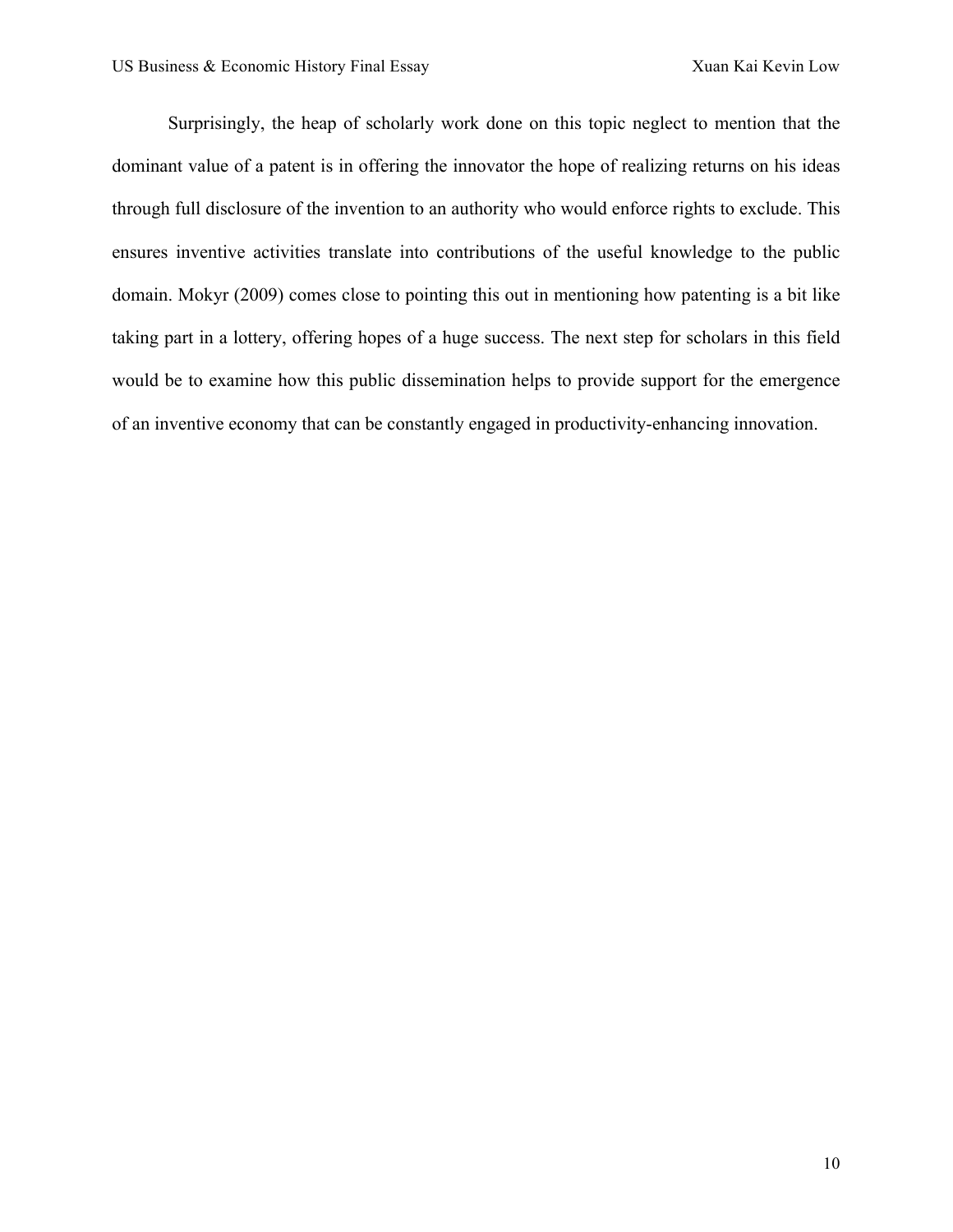# **References**

Bottomley, S. (2014). Patenting in Scotland and Ireland during the industrial revolution, 1700- 1851. Retrieved from: http://idei.fr/doc/wp/2014/wp\_iast\_1407.pdf

Dutton, Harrold I. (1984). The Patent System and Inventive Activity during the Industrial Revolution, 1750-1852. US: Manchester University Press.

Federico, P. J. (1964). Historical Patent Statistics, 1791-1961. Journal of the Patent Office Society, Volume 46 (2) 1964: 112-170

Khan, B. Z., & Sokoloff, K. L. (2004). Institutions and Technological Innovation During the Early Economic Growth: Evidence from the Great Inventors of the United States, 1790-1930 (No. w10966). National Bureau of Economic Research.

Khan, B. Zorina (2005). The Democratization of Invention. NBER. US: Cambridge University Press.

Khan, B. Zorina (2008a). An Economic History of Patent Institutions. EH.Net Encyclopedia, edited by Robert Whaples. March 16, 2008. Retrieved from http://eh.net/encyclopedia/aneconomic-history-of-patent-institutions/

Khan, B. Zorina (2008b). Premium Inventions: Patents and Prizes as Incentive Mechanisms in Britain and the United States, 1750-1930 In Costa, Dora L. and Lamoreaux, Naomi R. (eds.), Understanding Long-Run Economic Growth: Geography, Institutions and the Knowledge Economy. NBER. US: University of Chicago Press.

Khan, N. Zorina (2009). Looking Backward: Founding Choices in Innovation and Intellectual Property Protection In Irwin, Douglas and Sylla, Richard (Eds.) Founding Choices: American Economic Policy in the 1790s. NBER. US: University of Chicago Press.

Macleod, Christine (1988). Inventing the Industrial Revolution - The English patent system, 1660-1800. UK: Cambridge University Press.

MacLeod, Christine & Nuvolari, Alessandro, (2006), Inventive Activities, Patents and Early Industrialization. A Synthesis of Research Issues, No 06-28, DRUID Working Papers, DRUID, Copenhagen Business School, Department of Industrial Economics and Strategy/Aalborg University, Department of Business Studies.

Meisenzahl, R. R., & Mokyr, J. (2011). The Rate and Direction of invention in the British Industrial Revolution: Incentives and institutions. In The Rate and Direction of Inventive Activity Revisited (pp. 443-479). University of Chicago Press.

Mokyr, Joel. (2009). Intellectual Property Rights, the Industrial Revolution, and the Beginnings of Modern Economic Growth. American Economic Review: Papers & Proceedings 2009, 99:2, 349-355.